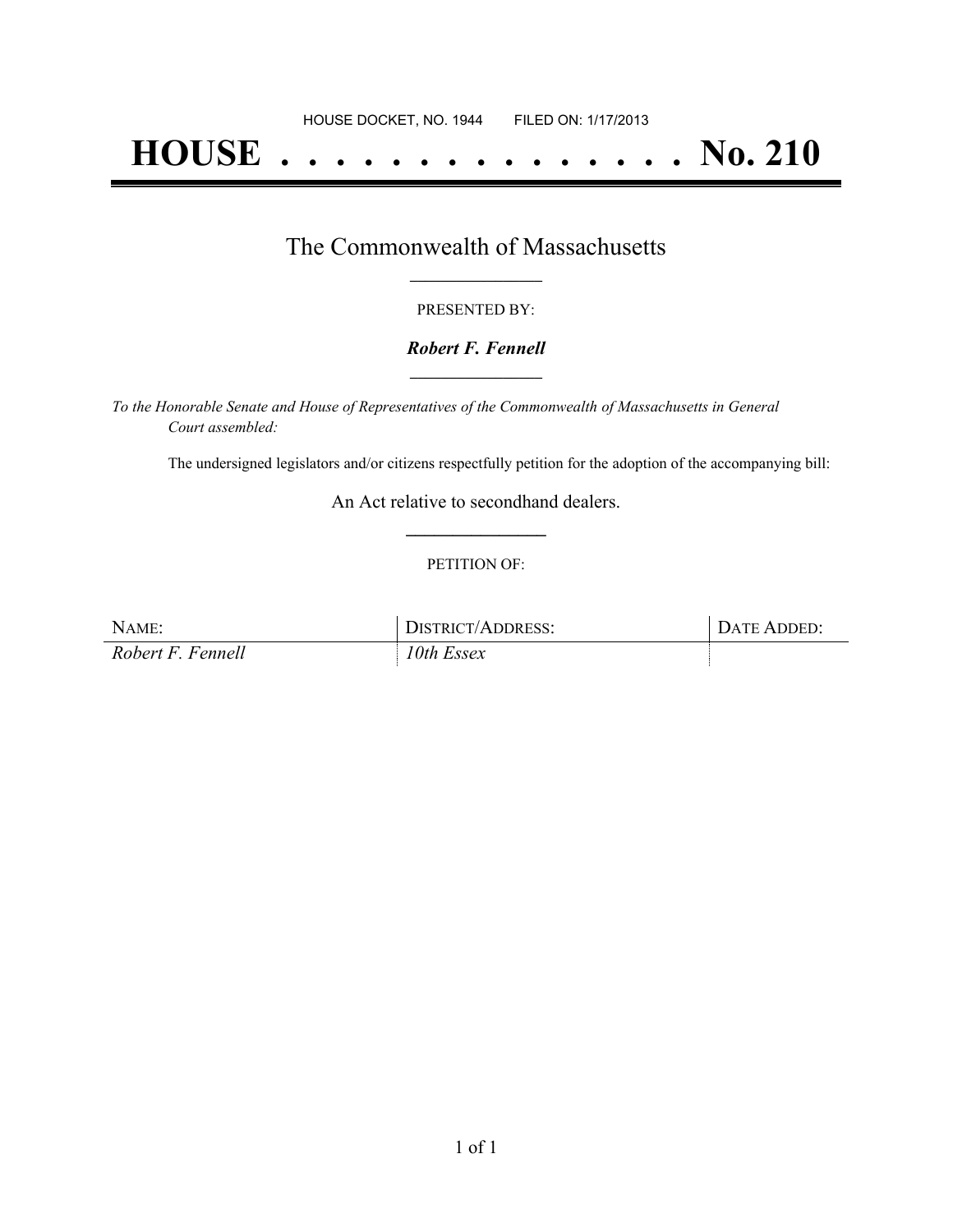## **HOUSE . . . . . . . . . . . . . . . No. 210**

By Mr. Fennell of Lynn, a petition (accompanied by bill, House, No. 210) of Robert F. Fennell relative to regulating secondhand dealers. Consumer Protection and Professional Licensure.

#### [SIMILAR MATTER FILED IN PREVIOUS SESSION SEE HOUSE, NO. *1006* OF 2011-2012.]

## The Commonwealth of Massachusetts

**\_\_\_\_\_\_\_\_\_\_\_\_\_\_\_ In the Year Two Thousand Thirteen \_\_\_\_\_\_\_\_\_\_\_\_\_\_\_**

An Act relative to secondhand dealers.

Be it enacted by the Senate and House of Representatives in General Court assembled, and by the authority *of the same, as follows:*

 SECTION 1. Section 1 of chapter 101 of the General Laws, as appearing in the 2010 Official Edition, is hereby amended by inserting the following words after the definition of "Deputy director":- "Second hand dealer", any person, either principal or agent who engages in the business in the commonwealth of selling used goods, used wares or used merchandise.

5 SECTION 2. Said section 1 of chapter 101 of the General Laws, as so appearing, is 6 hereby amended by inserting after the word "place," in line 8, the following words: - , including 7 selling goods, wares or merchandise at a flea market so-called.

 SECTION 3. Said section 1 of chapter 101, as so appearing, is hereby further amended by inserting after the word "months," in line 12, the following words: - Provided, however, that a flea market, so called, whether held inside such tent, booth, building or other structure or in the open shall be considered a temporary or transient business.

12 SECTION 4. Section 3 of said chapter 101, as appearing in the 2002 Official Edition, is 13 hereby amended in line 1 by inserting after the word "vendor" the following:-or second hand 14 dealer

15 SECTION 5. Section 3 of said chapter 101, as so appearing, is hereby amended by 16 striking the second sentence and inserting in place thereof the following:-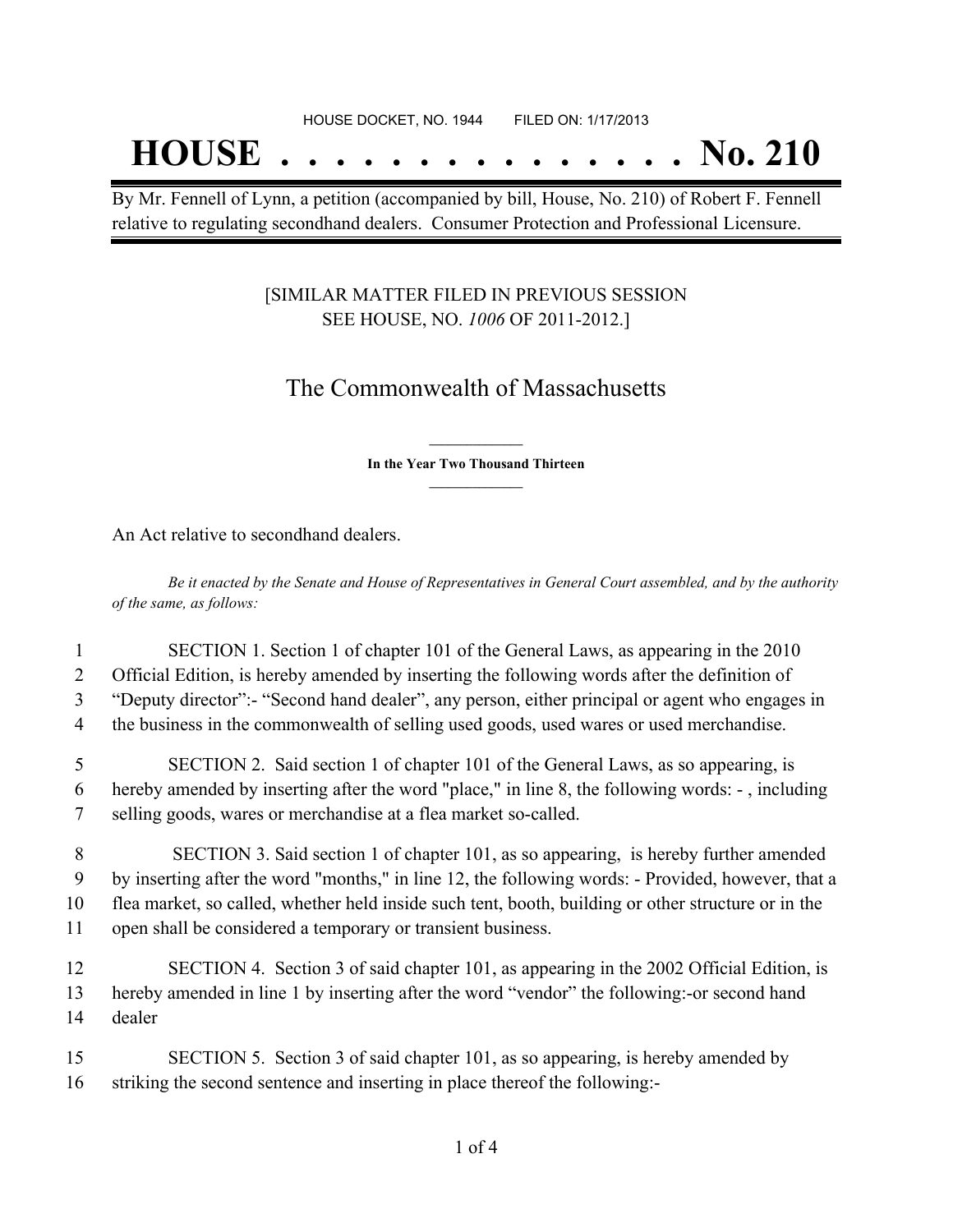Thereupon, upon the payment of a fee, as determined annually by the commissioner of administration under the provision of section three B of chapter seven, the deputy director shall issue to him a state license authorizing him to do business as a transient vendor or second hand dealer, subject to such local rules and regulations as may be made in a city by the mayor and city council and in a town by the selectmen. Such fee shall be a dedicated fee which will fund, in 22 part, the record keeping system within the department of public safety as established by section

3A of this chapter.

### SECTION 6. Said chapter 101 is hereby amended by inserting after section 3, as so appearing, the following section:-

 Section 3A. (a) A transient vendor selling merchandise at a flea market, so called, or a second hand dealer shall be registered with the department of revenue and shall have a sales tax identification number issued by said department.

 (b) Such vendor shall keep a record of all purchases and sales of goods, wares and merchandise, including the source from which such merchandise was obtained and shall issue sales receipts for all such sales and such receipts shall contain the name, license number and sales tax identification number of such vendor.

 (c) The true name, address, license number and sales tax identification number shall be posted by such vendor at the place where such vendor is conducting business.

 (d) Whoever leases or rents space to transient vendors at a flea market so called, or a second hand dealer shall maintain a record of the date of such lease or rental, and the name, license number and sales tax identification numbers of each such vendor. Such record shall be a public record and may be viewed or copied upon request during regular business hours.

 (e) the Department of Public Safety shall implement a record keeping system for transient vendors and second hand dealers of goods, wares, merchandise acquired and sold at the registered place of business.

 SECTION 7. Section 30 of chapter 266 of the General Laws, as appearing in the 2002 Official Edition, is hereby amended by adding at the end thereof the following new paragraph:-

 (6) whoever commits a violation of this section by intentionally altering, transferring, or removing any label, price tag or marking indicia of value or any other markings which aid in determining value affixed to any merchandise displayed, held, stored, or offered for sale by any store or other retail mercantile establishment and attempting to purchase such merchandise personally or in consort with another at less than the full retail value with the intention of depriving the merchant of all or part of the retail value thereof; or by intentionally transferring any merchandise displayed, held, stored, or offered for sale by any sale or other retail mercantile establishment from the container in or on which the same shall be displayed to any other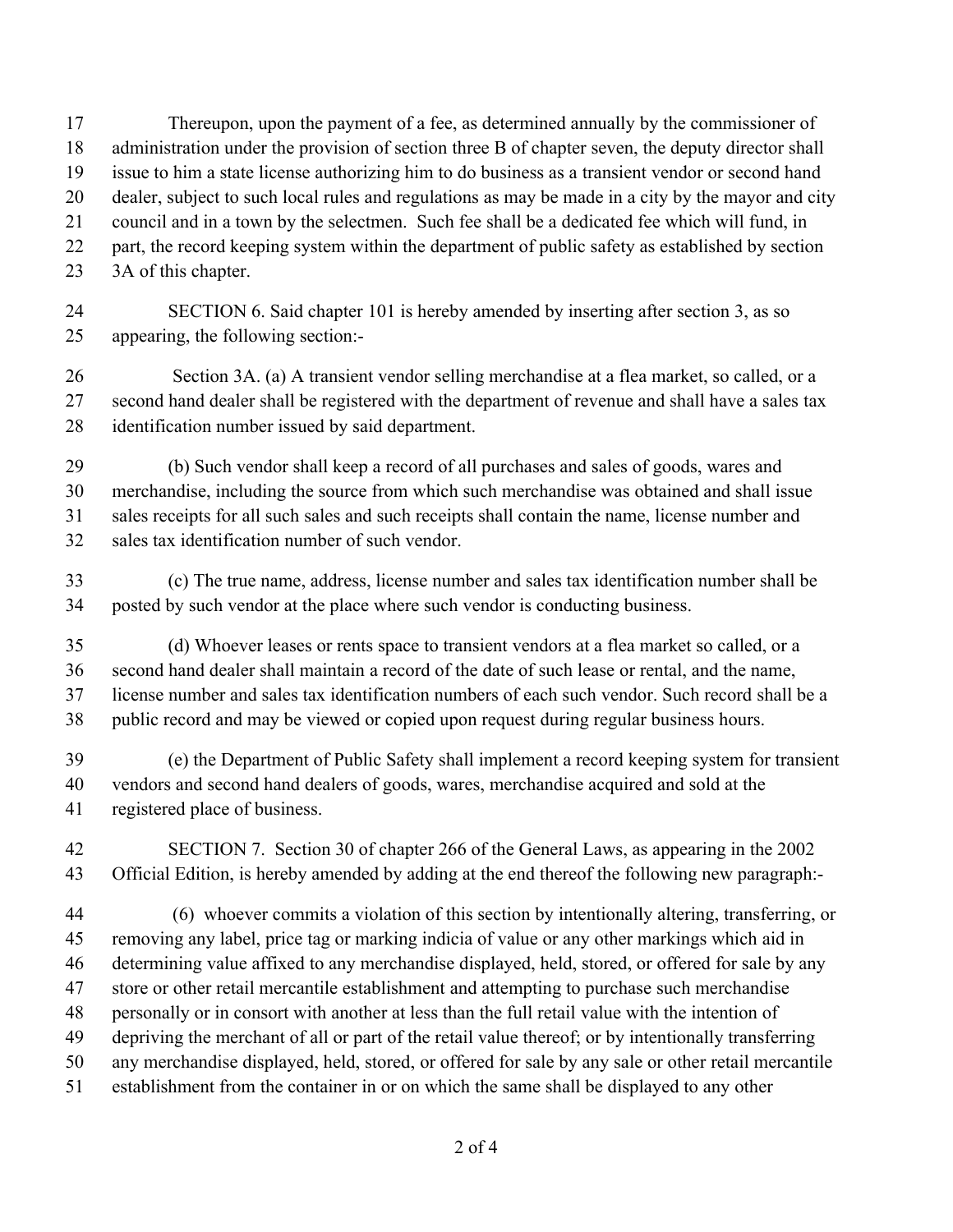- container the intent to deprive the merchant of all or part of the retail value thereof; or by
- intentionally recording a value for the merchandise which is less than the actual retail value with
- the intention of depriving the merchant of the full value thereof shall be punished for a first
- offense by imprisonment in the house of correction for not more than two and one-half years or
- by a fine of not more than five thousand dollars or by both such fine and imprisonment, and for a
- second or subsequent offense by imprisonment in the state prison for not more than five years, or
- by a fine of not more than twenty-five thousand dollars or by both such fine and imprisonment.
- SECTION 8. Section 30A of said chapter 266 of the General Laws, as so appearing, is hereby amended by inserting after the eighth paragraph the following new paragraph:-

 A violation of this section committed from three or more individual retail mercantile establishments, notwithstanding whether the retail value of the goods obtained from each such individual retail mercantile establishment is less than one hundred dollars, shall be punished for a first offense by imprisonment in the house of correction for not more than two and one-half years or by a fine of not more than one thousand dollars or by both such fine and imprisonment, and for a second or subsequent offense by imprisonment in the state prison for not more than five years, or by a fine of not more than twenty-five thousand dollars or by both such fine and imprisonment. Apprehension with goods reasonably believed to have been stolen from three separate retail mercantile establishments shall be prima facie evidence of a violation under this paragraph.

- SECTION 19. Said Chapter 266 of the General Laws, as so appearing is hereby amended by inserting the following new section:-
- 

Section 30B. Unlawful Use of Theft Detection Shielding or Deactivation Devices

 Whoever knowingly manufactures, sells, offers for sale or distributes in any way a laminated or coated bag intended to shield merchandise from detection by an electronic or magnetic theft detector; or knowingly possesses any tool or device designed to allow, or capable of allowing, the deactivation, or removal from any merchandise, of any theft detection device, with the intent to use such tool or device to deactivate any theft detection device on, or to remove any theft detection device from, any merchandise without the permission of the merchant or person owning or lawfully holding said merchandise; or intentionally deactivates in a retail establishment a theft detection device on, or removes a theft detection device from, merchandise prior to purchase shall be punished for a first offense by imprisonment in the house of correction for not more than two and one-half years or by a fine of not more than one thousand dollars or by both such fine and imprisonment, and for a second or subsequent offense by imprisonment in the state prison for not more than five years, or by a fine of not more than twenty-five thousand dollars and imprisonment in jail for not more than two years.